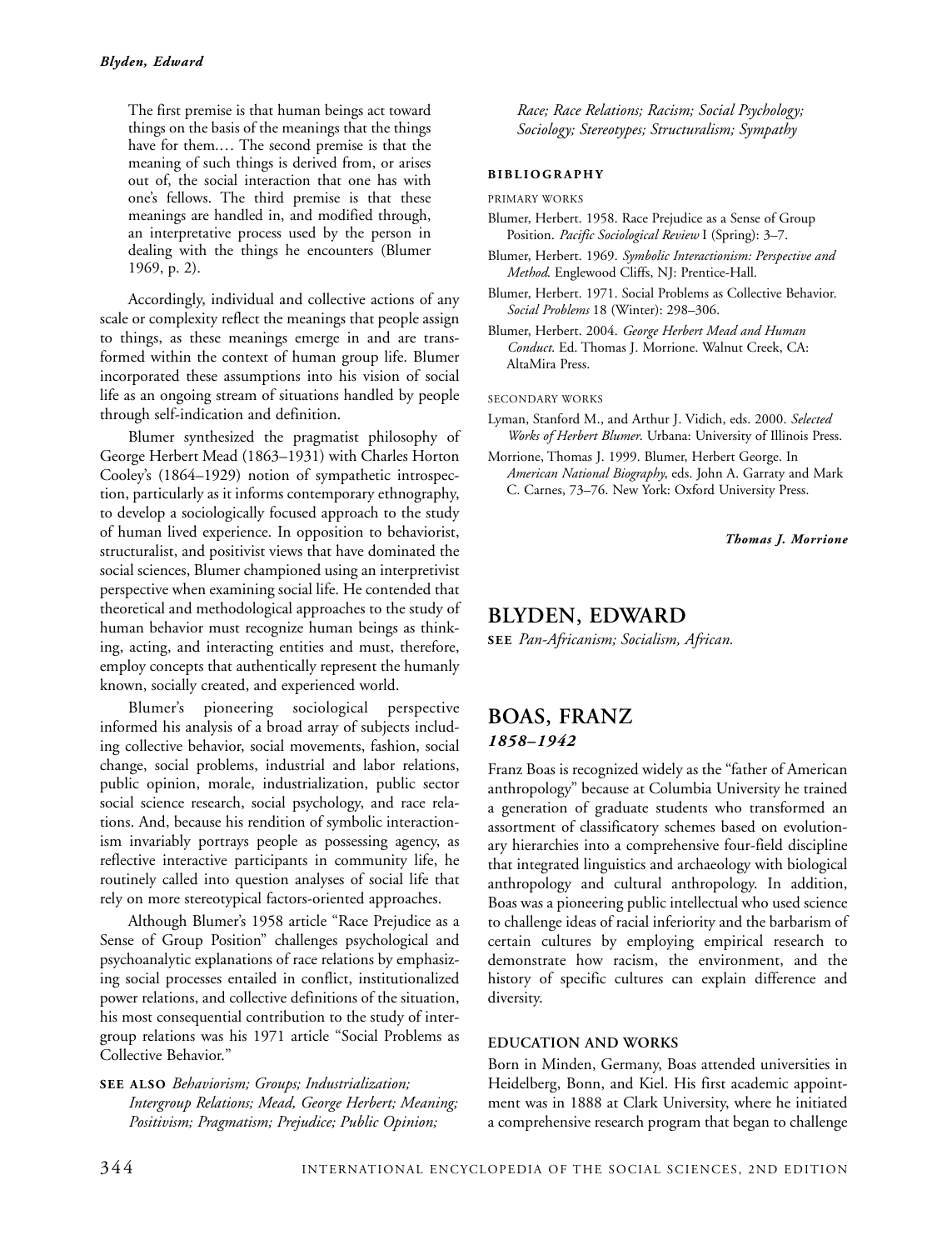some of the basic assumptions of racial categories; those efforts culminated in a major project for the U.S. Immigration Commission and were published as *Changes in Bodily Form of Descendants of Immigrants* (1912). In that work Boas demonstrated that the environment plays a significant role in determining physical attributes, such as head size, that often were used at that time to demarcate racial difference.

During the late nineteenth century racial categories were classified by head size, body type, and skin color and were linked to behavior, language, customs, and morality. Boas asserted that body type and race are discrete modalities and are not linked to customs and belief systems. Furthermore, he argued, one could not demarcate distinct racial categories accurately and cultures could not be rankordered within the then-current terminology as savage, barbarian, and civilized. His most definitive treatment of these issues was in *The Mind of Primitive Man* (1911).

The foundation of that theoretical paradigm shift in the natural and social sciences was Boas's understanding that cultures and languages should be evaluated in the context of their own complex histories and on their own terms as opposed to analyzing societies in terms of stages of evolution along a singular road to a civilization or an apex of culture. Much of Boas's research and theory was grounded in empiricism, participant observation, and detailed transcription of grammars, myths, kinship terminology, and folklore, using the interpretive framework of the people he studied.

Opposed to imposing an analytical framework on a set of traits and tendencies to deduce laws of culture, Boas instead relied on the use of inductive methods to identify patterns in process and the diffusion of material culture or folkloric themes through time and between cultural groups. Most of his ethnographic fieldwork was focused on the complex indigenous communities of the Pacific Northwest. To achieve such exhaustive empirical studies Boas relied on key informants who served as important collaborators. One of the most influential of those collaborators was George Hunt (Lingít), who was raised among the Kwakwaka'wakw near Fort Rupert on Vancouver Island in British Columbia. Hunt was instrumental in helping Boas develop his definitive work on the Kwakiutl language and kinship.

In 1896 Boas began to lecture at Columbia University, and in 1899 he became its first professor of anthropology. At that university he developed the distinctly North American four-field approach to anthropology. He also helped curate anthropological exhibits at the American Museum of Natural History, where he worked from 1895 to 1905.

In addition to his ethnographic work Boas conducted detailed studies on the growth of children and the head

sizes of immigrants. Between 1908 and 1910 he measured 18,000 adults and children, using the data to produce the study *Changes in Bodily Forms of Descendants of Immigrants* (1912). Although there has been debate about the validity of his data, that study, among others Boas conducted, demonstrated that the physical metrics used to demonstrate the putative superiority and inferiority of racial groups and thus justify Jim Crow segregation and selective immigration restrictions were erroneous. African American intellectuals and early civil rights organizations welcomed the new science, and Boas actively supported the National Association for the Advancement of Colored People and formed lasting working relationships with scholars such as Carter G. Woodson (1875–1950) and W. E. B. Du Bois. Boas was also a champion of peace, academic freedom, and equal opportunity.

#### **INFLUENCE**

Perhaps Boas's greatest contribution to the field of anthropology was inspiring and training a generation of students who shaped the field in enduring ways. Many were women, and several were people of color. The list of students and colleagues whom Boas influenced at Columbia is impressive. Alfred Kroeber and Robert Lowie established the anthropology program at the University of California at Berkeley, Edward Sapir (1884–1935) and Faye-Cooper Cole (1881–1961) developed anthropology at University of Chicago, Leslie Spier (1893–1961) brought anthropology to the University of Washington, and Melville J. Herskovits organized an anthropology program at Northwestern. Other notable students include Margaret Mead, Ruth Benedict, and Zora Neale Hurston whose collective influence on American science and letters is much greater than his male students. Others included William Jones (1871–1909), a member of the Fox Nation and one of the first American Indian anthropologists; the Mexican anthropologist Manuel Gamio (1883–1960); the African American ethnographer Eugene King (1898–1981); Elsie Clews Parsons (1875–1945); Gene Weltfish (1902–1980); Gladys Reichard (1893–1955); and Alexander Goldenweiser (1880–1940). Together they went well beyond Boas's careful empirical studies to develop an understanding that cultures are dynamic and fluid, language is an integral aspect of culture that has internal structures and logics, history and ethnographic methods are central facets of anthropological research, and racial categories are scientifically untenable bases of analysis.

**SEE ALSO** *Anthropology, Biological; Anthropology, U.S.; Benedict, Ruth; Culture; Du Bois, W. E. B.; Ethnography; Ethnology and Folklore; Herskovits, Melville J.; Hurston, Zora Neale; Jim Crow; Kroeber, Alfred; Lowie, Robert; Mead, Margaret; National*